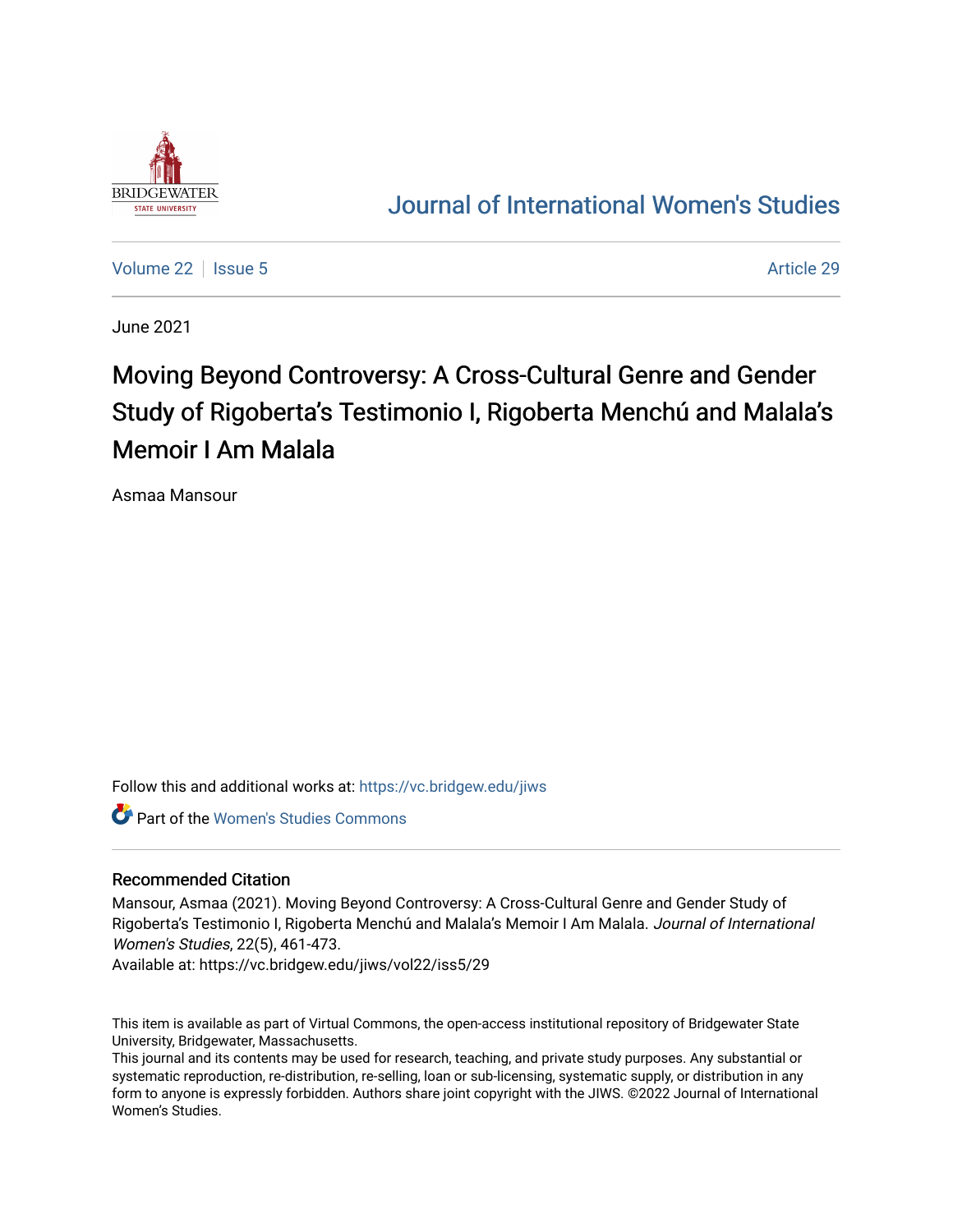ur: Moving Beyond Controversy: A Cross-Cultural Genre and Gender Study of Rigoberta's Testimonio I, Rigoberta Menchú and Malala's Memoir I Am

This journal and its contents may be used for research, teaching and private study purposes. Any substantial or systematic reproduction, re-distribution, re-selling, loan or sub-licensing, systematic supply or distribution in any form to anyone is expressly forbidden. ©2021 Journal of International Women's Studies.

### **Moving Beyond Controversy: A Cross-Cultural Genre and Gender Study of Rigoberta's** *Testimonio I, Rigoberta Menchú* **and Malala's Memoir** *I Am Malala*

By Asmaa Mansour<sup>[1](#page-1-0)</sup>

#### **Abstract**

The two women Nobel Prize winners Rigoberta Menchú and Malala Yousafzai and their "bestselling" books have stirred numerous controversies over the past few years. The credibility of both writers is questioned and their books have not achieved much fame in their own countries (Guatemala and Pakistan, respectively) compared to Western countries. Rigoberta is blamed for representing "all" indigenous people, and Malala is accused of misrepresenting Islam and enhancing the West's stereotypical assumptions about Muslim women as oppressed. While Rigoberta is accused of attacking the Guatemalan government, Malala is accused of inviting the "Western saviors" to come to post-9/11 Pakistan and spare the world from the "evil" of Taliban. Although the accusations raised against the works of these writers are very similar, there is no cross-cultural study done on the controversial reception of these works and the implications surrounding this reception—including but not limited to the question of authorship, Western hegemony, and the complexities of *testimonios* and memoirs as genres. This paper aims at unveiling the controversy over *I, Rigoberta Menchú*, stirred by David Stoll, as well as the controversy over *I Am Malala*, perpetuated by Mirza Kashif Ali. In so doing, I take a cross-cultural, feminist approach to respond to these controversies and shed light on the implications of these controversies. Despite the different historical moment and the geopolitical context in which these two books were written and received, despite all the complexities and questions surrounding the genre (memoir and testimonios) and the co-authorship of these books, and despite questions about the Western appropriation of these two women, I argue that *I, Rigoberta Menchú* and *I Am Malala*  are two books by women political activists who paid the price dearly for challenging patriarchy and dictatorship and helped shape the historical consciousness, and the renewed relevance of history writing for emerging nations and gender and political conflicts.

*Keywords*: Islamic feminism, Latina feminism, Testimonios, Women of color, Transnational, Resistance, Autobiographies/Memoirs,

Since they are very rarely referred to by their last names (either because their first names are easier than their last names or because of the political and ethnic divide evoked by their last names, Menchú is an Indian name not *ladino* and Yousafzai is a Pashtun which was a part of Afghanistan), I will follow the tradition of calling these two women by their first names. This is not because their first names are easier but because Rigoberta and Malala deserve recognition as

<span id="page-1-0"></span><sup>1</sup> Asmaa Mansour is an Egyptian/Muslim/African/Arab scholar-teacher. Mansour received a PhD in English at The University of Texas at San Antonio. Mansour is currently a postdoctoral research fellow at Tulane University. Mansour is deeply invested in interdisciplinary research that investigates the intersection between race, class, gender, and religion as well as transdisciplinary research in the Arab World, Latin America, Africa, and the United States.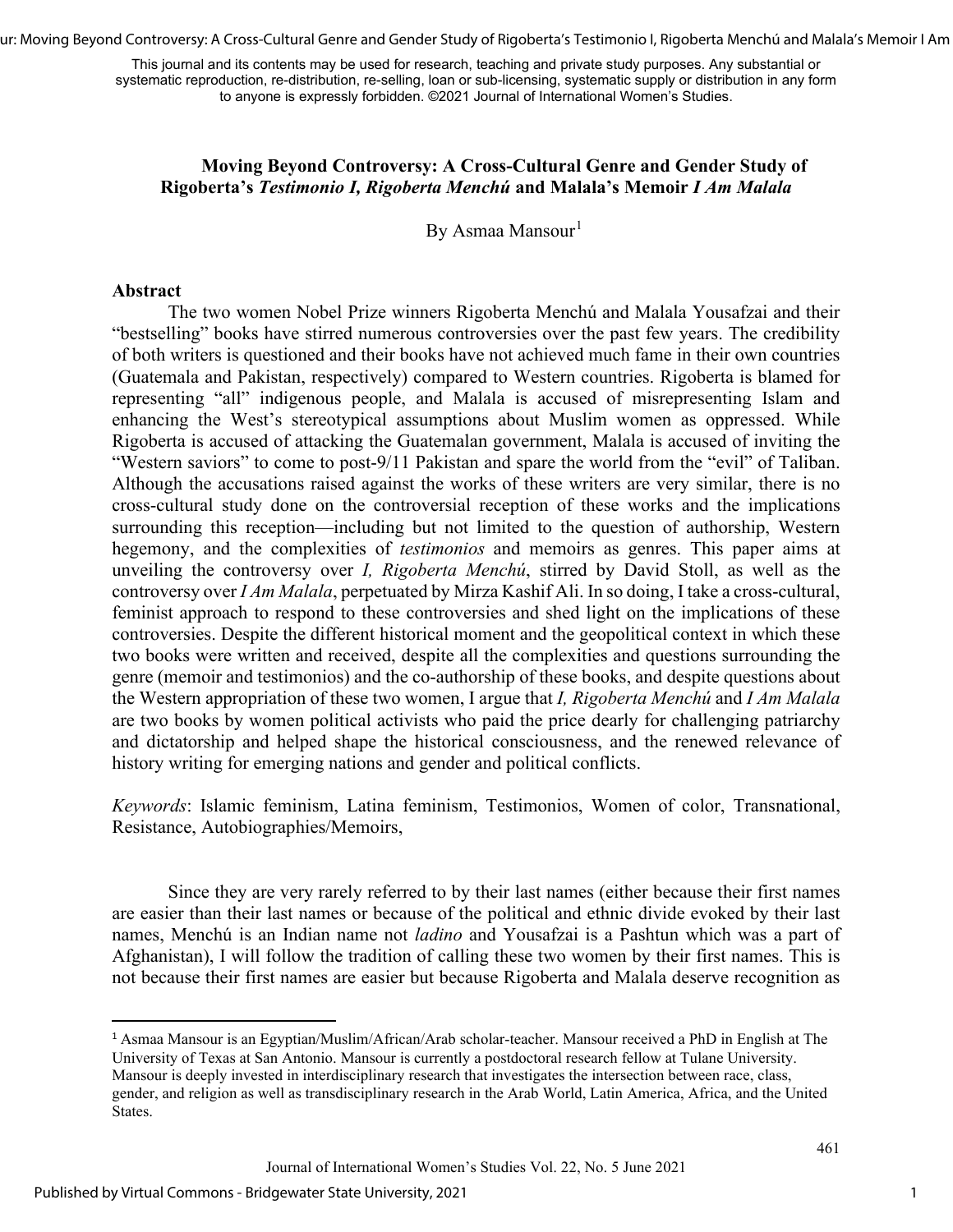women and feminists. Both Rigoberta's *I, Rigoberta Menchú* (1983) and Malala's *I Am Malala: The Girl Who Stood Up for Education and Was Shot by the Taliban* (2013) narrate the story of two young women who stood up for a cause, ending violence in Guatemala and standing up for girls' education in Pakistan, respectively. Yet, the reception of these two books was (and continues to be) subject to deconstructive criticisms**.** In his book *Rigoberta Menchú And The Story Of All Poor Guatemalans* (1999), Stoll, an American anthropologist, does not only question Rigoberta's authority to speak for the entire community, but he also raises questions regarding *testimonio* as a genre and regarding the credibility of both the author, Rigoberta, and the editor, Elizabeth Burgos. Similarly, Ali, the head of the all Pakistan Private Schools Federation, publishes a book entitled *I Am Not Malala, I Am Muslim I Am Pakistani: A Story of a Proud Nation* (2015) condemning Malala's appropriation by Western powers that find a "fake" reason to further their colonial agendas in Pakistan. The accusations these two Nobel Prize winners faced and still facing seem so much similar, both are condemned for being "liars," "traitors," and victims of false memory. Malala, however, has to face one extra condemnation in terms of her understanding of Islam and feminism. Yet before studying the controversies over both women's books and their implications, I would like to present these controversies as they are to accentuate the commonalities that these two women share.

The reception of Rigoberta's book and the reaction to her Nobel Peace Prize award have raised unsettling controversies on a national and transnational level. On a national level, Isabel Dulfano tells us about the misogynist and racist reaction in Guatemala on the day Rigoberta was awarded the Nobel Prize. While interning for the Guatemalan newspaper *Prensa Libre,* Dulfano recalls when the newspaper director, Gustavo Berganza, said: "This day is a day of national shame. The committee committed an error when granting Rigoberta the Nobel Prize because as of this moment at an international level, Guatemala will be regarded as a country of Indians" (58). On a transnational level, the most prominent book written against Rigoberta is Stoll's book in which he defines *testimonio* as "a narrative ... told in the first person by a narrator who is also the real protagonist or witness of the events he or she recounts" (24). However, for Stoll, Rigoberta's book does not belong to this genre because Rigoberta claimed that she had witnessed the massacre of her brother, though she was never present when this massacre took place. Therefore, for Stoll, this "Latin American genre" is not and cannot be a reliable source of information. Moreover, instead of focusing on critiquing Rigoberta's book, Stoll attacks Rigoberta herself. For him, Rigoberta puts "a human face" and her memory "was anything but chronological" (7,185). He also suspects Rigoberta's memory that is too selective; Rigoberta focuses on her status as one of the poor Guatemalans when she herself attended a boarding school thanks to her wealthy father whose role in the revolutionary formation of CUC (Comité de Unidad Campesina) party was equally exaggerated. Furthermore, Stoll quotes Rigoberta herself declaring that the book is not hers and that anyone who is skeptical about the events in this book should consult with Elizabeth Burgos. This statement, for Stoll, is nothing but a clear declaration that Rigoberta is illiterate enough to "produce a book on her own" (181). Moreover, the name of Elizabeth, according to Stoll, does not appear on the cover of the book. Her name appears only on the title page of the book as an "editor" rather than an "author" or even a co-author (182).

Similarly, Malala's works, more specifically her memoir published in 2013, have been subject to recurrent criticisms and have raised a wave of controversy both in Pakistani and non-Pakistani media. In Pakistan, Malala's book is condemned for enhancing the following binaries: true Islam vs. false Islam; men vs. women; good Muslims vs. bad Muslims; and a free, modern, educated West vs. a traditional, backward, ignorant East. For Pakistani scholars, Malala has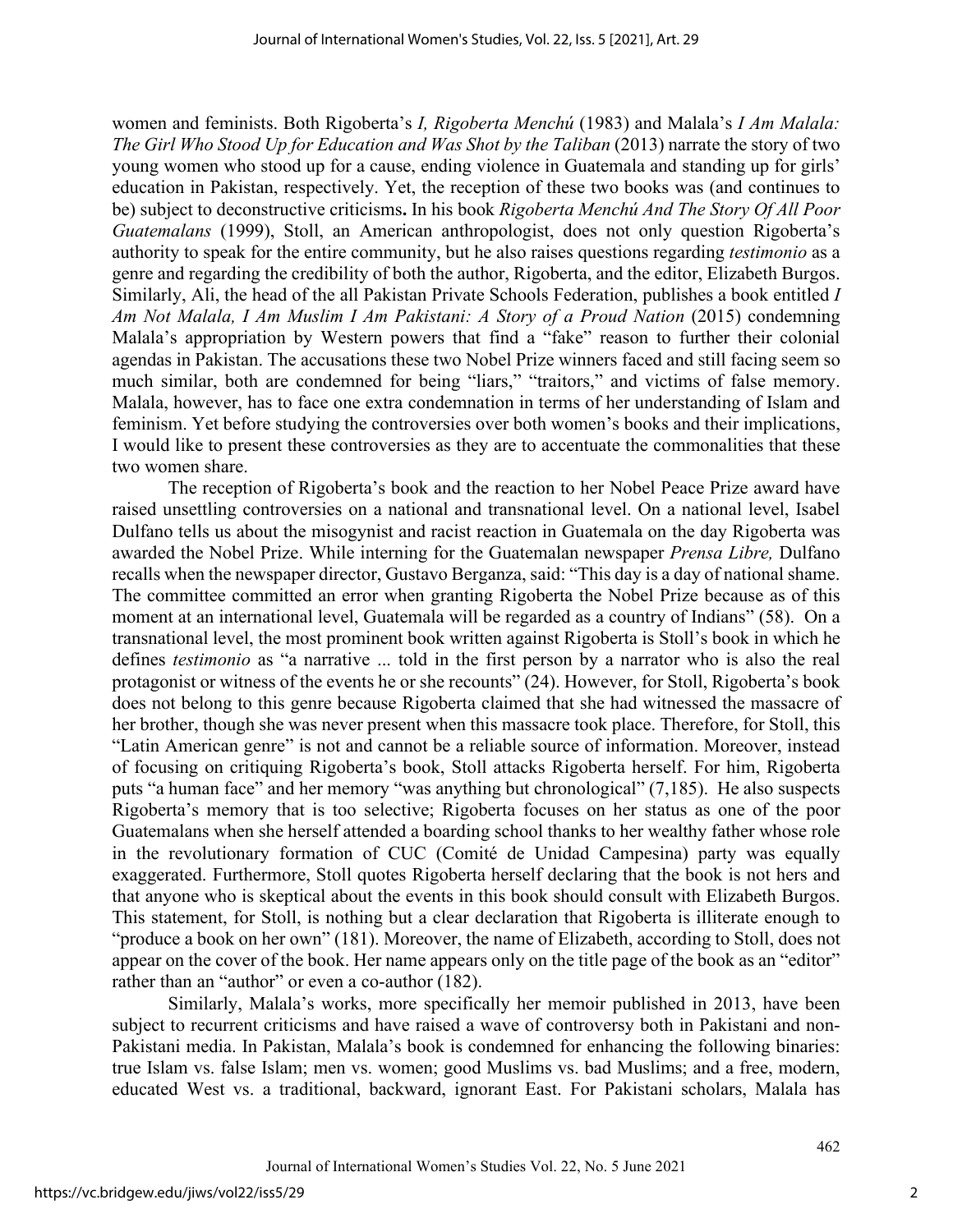become a brand in the West, a victim in a hijab shot by Islamic extremists just because she wanted to get education. For these scholars, the victimization of brown women at the hands of brown men becomes recurrent in Malala's works. In his *Huffington Post* piece, Assed Baig, freelance print and broadcast journalist, questions Malala's motives after all Western politicians spoke on her behalf, though her case is similar to "hundreds and thousands of other Malalas" killed by the U.S. drone strikes. By the same token, in her review for *The Guardian*, Fatima Bhutto raises some questions regarding Malala's voice in *I am Malala*, and questions the authority of Christian Lamb, the British co-author whose name appears in small handwriting on the cover of the book—an accusation that clearly reminds us of Stoll's argument against Rigoberta.

More importantly, after Malala won the Nobel Prize in 2014, Ali banned Malala's book from his schools and called for an "I Am Not Malala" day of protest against Malala. Ali strongly disapproves the content of the book because it does not show respect either to Islam or to Pakistani politics and ideologies. In 2015, Ali published his book *I am Not Malala,* claiming that Malala is nothing but a persona created by the West to "save" Pakistanis, ironically, through carrying out more U.S. drone strikes against Pakistani army and innocent civilians. Ali opens his book with a quotation from Noam Chomsky's *Media Control-The Spectacular Achievements of Propaganda,* "the general population doesn't know what happening, and it doesn't even know that it doesn't know" (qtd. in Ali 6). Thus, Ali makes it clear that his aim in his book is to educate the world about Malala's "constructed reality" that is nothing but, to borrow Chomsky's words, "lies upon lies" (qtd. in Ali 6). These lies, according to Ali, manifest themselves in twisting facts. For instance, Muhammed Ali Jinnah, the founder of Pakistan, was claimed to be Shiite in *I am Malala*, though he in fact refused to label himself as Shiite, Sunni, or Sufi. Benazir Bhutto, Pakistan's Former Prime Minister, was claimed to be tried for treason, though in fact she was tried for the murder case of Mohammad Ahmad Kasuri, a Pakistani lawyer and politician. Pakistani army and Pakistan ISI (Inter-Services Intelligence) were claimed to be the creators of Taliban when in fact "Taliban was established under political government" (82). And Pakistani women were claimed to be unable to "open a bank account which is historically and factually wrong" (82). To defy Malala's lies about the oppression of Pakistani women, Ali devotes the last section of the book to Pakistani women's achievements that started with Women Relief Committee established in 1947 by Mohantarma Fatima Jinnah up until 2013 when the youngest Muslim and Pakistani woman, Samina Baig, climbed mount Everest.

Regardless of these "lies" that are never fully explained in Ali's book, Ali condemns Malala for several reasons: 1) her anti-Islamic preaching (manifested in endorsing Salman Rushdie's book, criticizing Islam's concept of Jihad and blasphemy law, and endorsing sectarianism between Sunnis, Shias, and Sufis); 2) her politics that encourages provincialism (Malala does not know if she is Swati, Pashtun, Pakistani, Indian, or Afghan); 3) her collaboration with Christina Lamb whose career and previous books can explain the "anti-Islamic" tone in *I am Malala*. Lamb, according to Ali, "reported on Pakistan and Afghanistan since 1987" which indicates her familiarity with the political situation in the region (234). Moreover, Lamb tried to "book an airline ticket in the name of Osama Bin Laden to defame Pakistan" (234). After this incident, she was banned from engaging in any activities in Pakistan. Not only that, Lamb, according to Ali, wrote against Islam, Pakistan's version of democracy, and Pak Army in her book *Waiting for Allah: Pakistan's Struggle for Democracy* (1991) and her article "Who murdered Benazir Bhutto?" For these reasons, Ali proposes that *I am Malala* should be named "I am Christina Lamb" because, for Ali, it is illogical for a 15-year old girl going through medical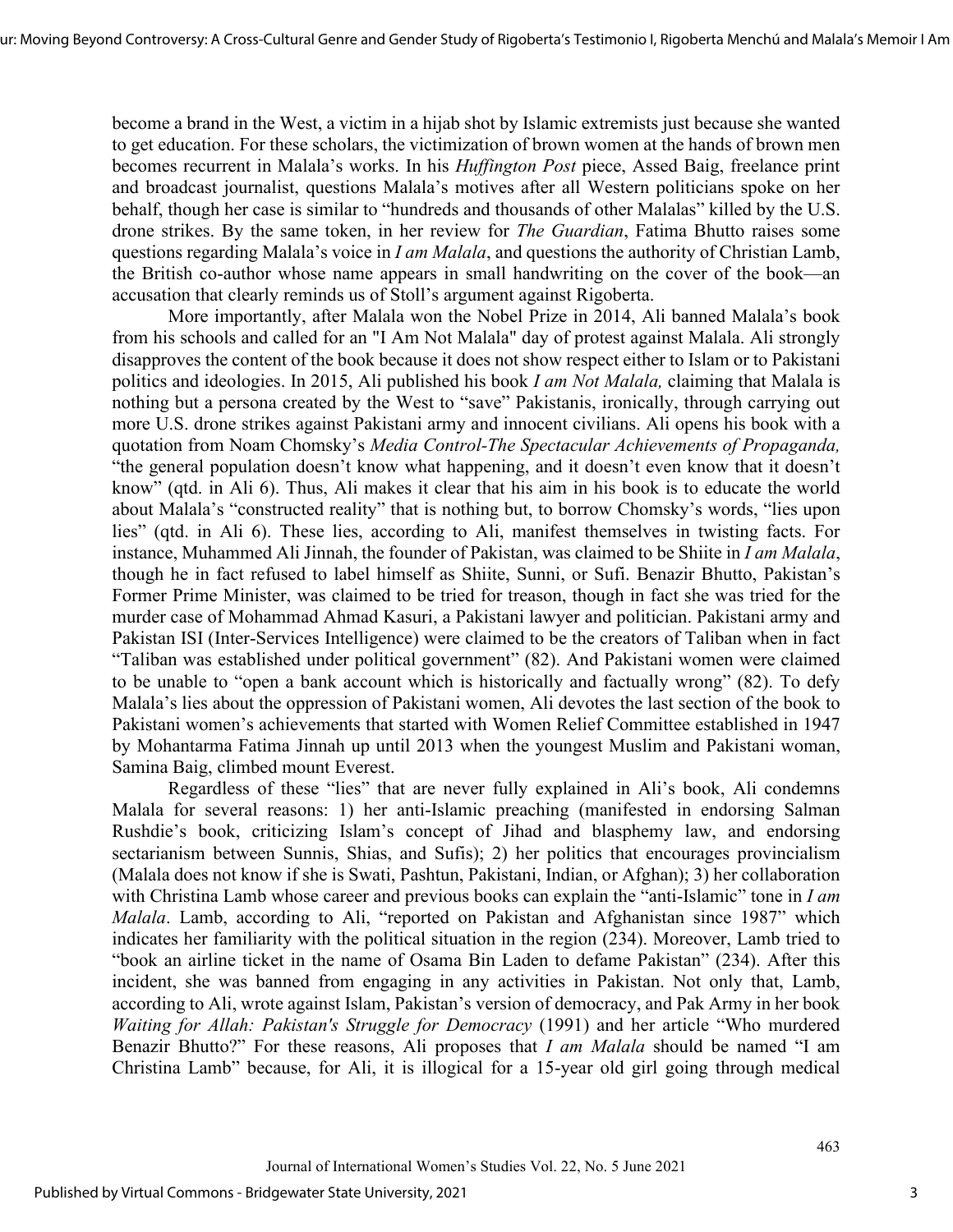recovery to write about such highly sensitive issues. Instead of winning the Nobel Peace Prize, Ali suggests that Malala should win the Oscar Prize for she knows how to "act" very well.

 The accusations against these two women have ultimately led to a wave of defense. In her defense of Rigoberta's trustworthiness, Dante Liano writes, "To say that [Rigoberta] lied means that no genocide ever occurred in Guatemala, troops never went into villages, gathering women in schools and men in churches and then systematically killing them to 'raze the land' around the guerrillas" (124). For John Beverley, Rigoberta does not lie and *testimonios* are not a "pack of lies" (4). They are not the truth nor a form of truth, but rather "the truth of the other," meaning that "they originate from the other's sense of what is true and what is false" (7). Artru Aries also contests Stoll, who personally targets Rigoberta, for denying Rigoberta's history within the Guatemalan context and for chasing Rigoberta as a journalist rather than an anthropologist as Stoll claims. Moreover, Eduardo Galeano's "Let's Shoot Rigoberta" suggests that if anyone is to blame for any inaccuracy in the book, then we should blame the editor, the Nobel Prize committee, and "Powerful men in Guatemala and in the world"—not Rigoberta (101).

In a similar manner, the controversies over Malala's memoir and her "intentions" have led some critics to write in her defense. No critic, however, up till this day replied to Ali's *I am Not Malala* or even admitted the existence of this book—maybe because Ali's book, just like Stoll's book, seems to be written out of hate rather than out of "enlightening" the general population as he claims. Although his questions about Christina Lamb's authority over *I am Malala* can be a substantial addition to the scholarly criticism of Malala's memoir, Ali's questions about Malala's version of Islam, her loyalty to Pakistan, and her representation of Pakistani women as oppressed are extremely invalid. However, if ever Malala criticizes Islam in her book, then we should emphasize that she criticizes Taliban's version of Islam. And if Malala criticizes the unfair treatment of Pakistani women, then we should pay attention to the context of the situation. Malala speaks mainly from what she has heard and seen in "Swat valley" where she grew up. Thus, we cannot say that Malala generalizes the "victimization" of all Pakistani women. Rosie Walters writes that Malala's book—contrary to Ali's claims—defies the discourse that dictates that "veiled Muslim women" are oppressed, a discourse that resonates with Laura Bush's rally to support U.S. military invasion of Afghanistan (24). Malala, for Walters, offers a different discourse: Muslim women can save themselves, if they are given the chance to do so through education. In so doing, Malala, according to Walters, opens the door towards reconciling feminism with Islam. Therefore, Walters stresses that promoting the discourse of the West's appropriation of Malala should come to an end because this discourse is no different than Taliban's agenda of silencing Malala—both refuses to see Malala as a powerful young woman.

Again, in her response to the West's appropriation discourse, Rafia Zakaria, in her article "Malala, the Muslim Feminist," published in *Al Jazeera America,* strongly disagrees that Malala has been appropriated by the West. Instead, she commends Malala because "she not only embraces her faith and culture but also critiques them." Malala, according to Zakaria, challenges Western feminists who oftentimes ask "Muslim women to leave their traditions at the door [which]is fundamentally disempowering." Similarly, Shenila Khoja-Moologi elaborates on Malala's awareness of the "political instrumentalization of her voice" (551). Thus, it would not be wrong to say that Malala resists this instrumentalization by speaking with the power and clarity of a prophet. Kate Douglass also asserts Malala's authorship over the text which stems from the "collaborative narrative" technique; and by collaborative narrative Douglass means a narrative that is both personal and collective. Malala tells us about her childhood, but she also narrates the story of her friends and family that is contextualized within the larger history of Pakistan and its culture.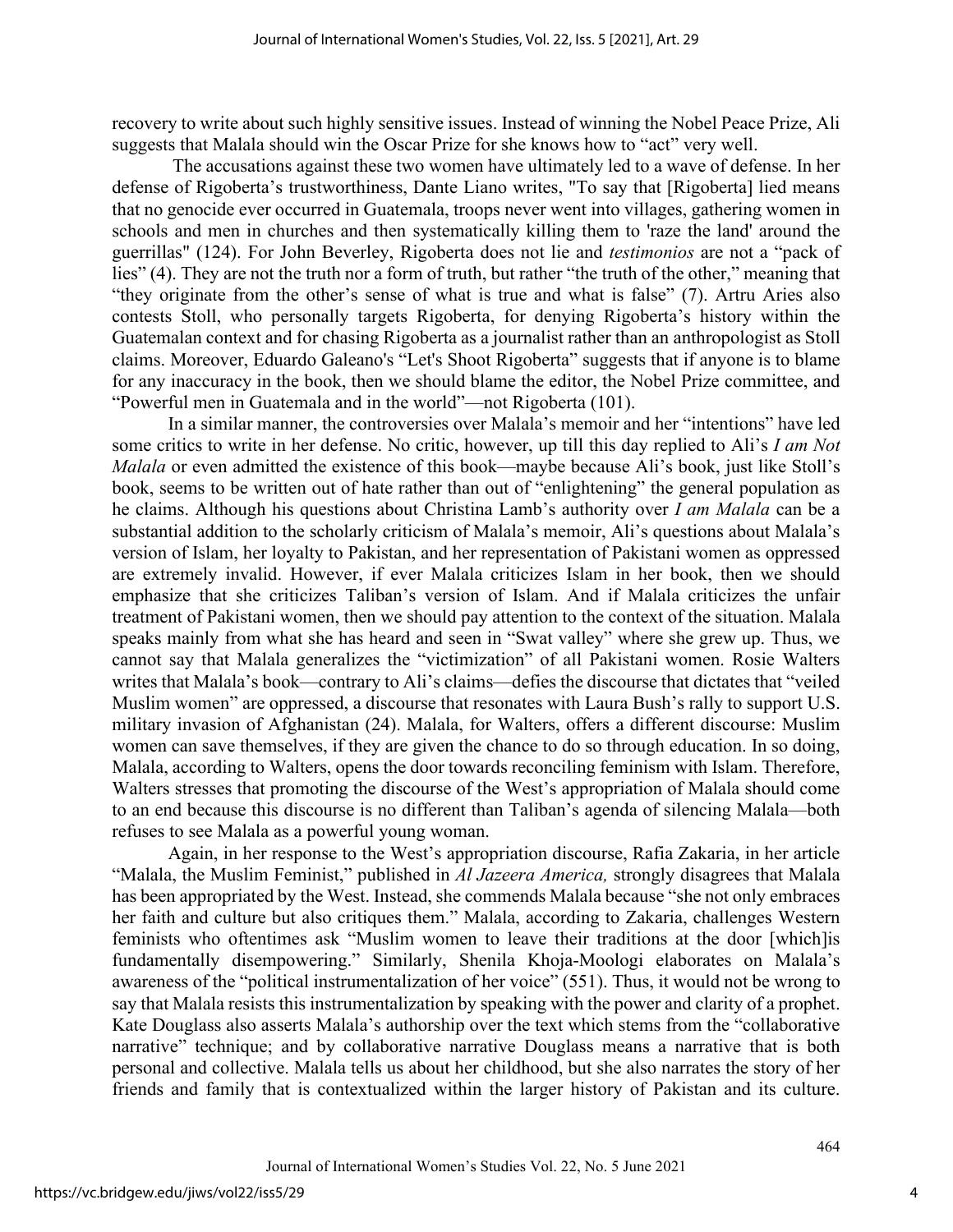Moreover, Douglass disregards any influence or any Western hegemony in Malala's memoir. She writes, if ever Malala mentions in her memoir that she likes Justin Bieber's songs or *Twilight* movies, she mentions that because this experience is "what expected of auto/biographical texts in Western domains" (303).

Though different and predominantly similar, the accusations raised against Rigoberta Menchú and Malala Yousafzai center around this question: can *testimonios* and memoirs become a vehicle for the truth and a voice for the voiceless? John Beverly's *Testimonio: On the Politics of Truth* shines light on the meaning of the word *testimonio* in Spanish which carries the meaning of bearing witness or telling the truth in a "religious or legal sense" (3). However, Mary Pratt draws our attention to the problem of defining or theorizing *testimonio* as a genre. For her, *testimonio* writing cannot be considered legal writing nor autobiographical writing, but something "inbetween." *Testimonio*, as a genre, extends to include all contradictions; it is both personal and collective, a Western and non-Wester genre. For Pratt, it is a "transcultural communicative action" that ethically commits itself to "communicating the subaltern individual and collective reality to metropolitan audience who are ignorant of it, in a discourse those audiences can decipher and with which they will identify" (43). Similarly, Thomas Couser refuses to consider memoirs as fiction or novels because they can "*do* things fiction cannot" (176). Although memoir, for him, is "based on memory rather than research," it should not be equated with fiction because the fictionalization of the genre renders it as problematic on an ethical and professional level (19).

Based on Pratt's definition of *testimonio* and Couser's definition of memoirs, we can say that both genres have a communicative function. They are meant to circulate in the public sphere and to affect a change, regardless of how precisely truthful they are. Bearing these definitions in mind helps us move beyond the dichotomy between true vs. false story in favor of a constructive critique of Rigoberta's book as well as Malala's. Questioning the truthfulness of Rigoberta's story and Malala's should be replaced with questions around the similarities these "subaltern" women face every time they try to speak. In his essay "Can the Subaltern Speak?" Gayatri Spivak argues that if the subaltern speaks, and if he/she speaks to something that matters to "us," then the subaltern will not be subaltern anymore. However, both Rigoberta and Malala are repeatedly condemned by the same powers that try to mute their voices. The authorship and the trustworthiness of their books are questioned, the genre they choose to voice their story becomes unreliable, their right to speak for "all" their communities is denied, and their feminist aspirations are either disregarded or underestimated. Worse still, the controversy over these two women's books are not met with an equivalent wave of defense, especially a defense that takes a crosscultural, feminist approach. No criticism seems to move beyond the binary of true story vs. false story and little attention is paid to the complexity of these women's backgrounds as "Third World" women or women of color who struggle to survive in male-dominated, postcolonial states. Rigoberta's *testimonio* is never considered "feminist" enough, and Malala's support for women's rights in her memoir is never considered "Islamic" enough.

A close reading of *testimonios*/memoirs by "Third World" women suggests a complete departure from autobiographies or memoirs by Western women. In her analysis of Rigoberta's *testimonio*, Harlow elaborates that *testimonios/*memoirs by Third world women—unlike autobiographies/memoirs by Western women—do not only focus on their personal lives but they extend to include their active participation in the liberation movements in their countries. By taking Harlow's words into consideration, it would not be wrong to say that Rigoberta's personal struggle is a political struggle—she mingles her story with the story of her people and establishes coalition between men and women. Though she never identifies herself as a feminist in her *testimonio,* 

5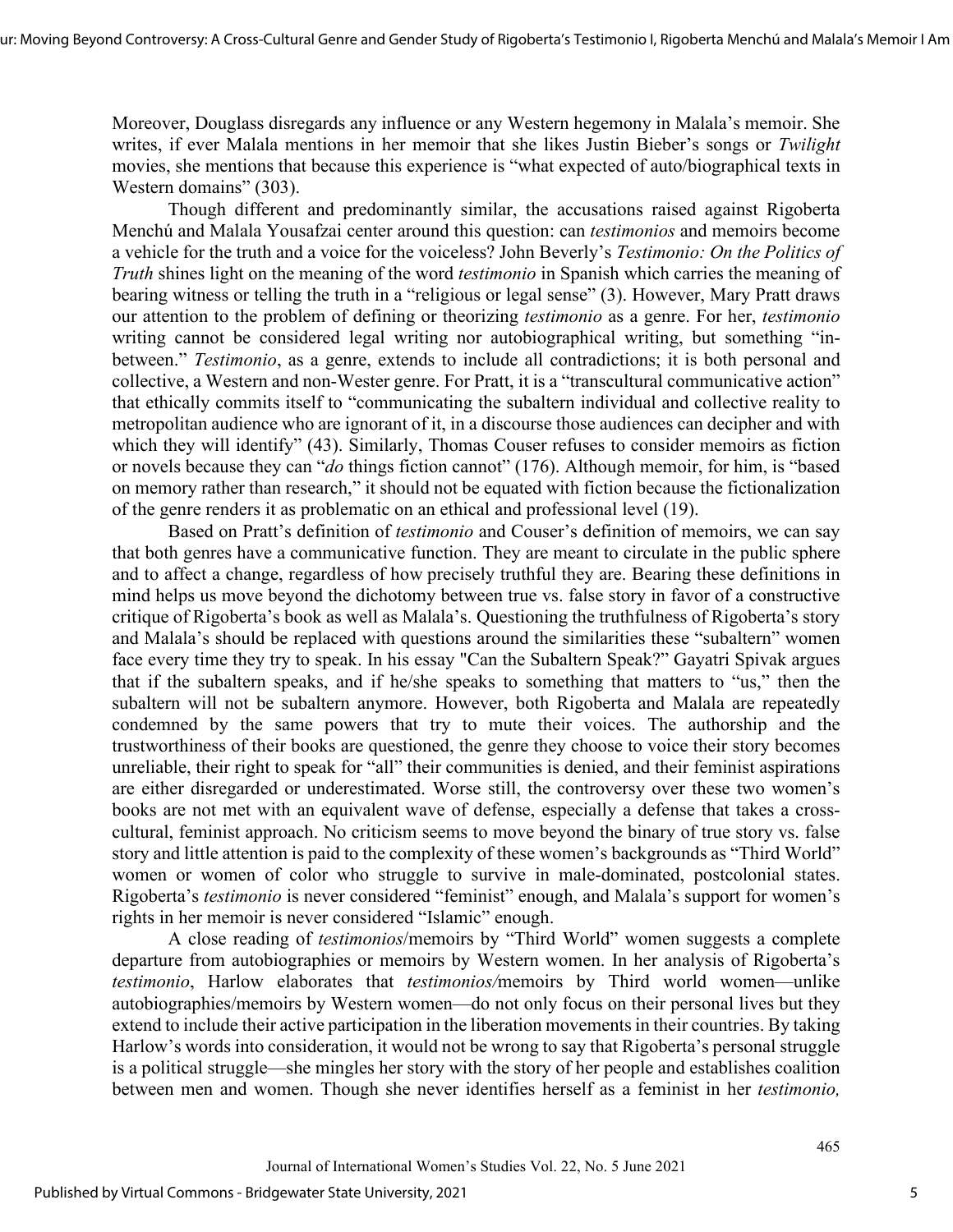Rigoberta's feminism perfectly fits into Latina feminism or indigenous feminism. Latina feminism, according to Luz del Alba Acevedo, is defined by The Latina Feminist Group organized in 1993 as feminism that questions Eurocentric feminism, establishes "social and discursive spaces," and develops methods of "political praxis" (4-5). Shari M Huhndorf and Cheryl Suzack define indigenous feminism as "an important site of gender struggle that engages the critical issues of cultural identity, nationalism, and decolonization particular to indigenous context" (1-2). In *I, Rigoberta Menchú,* we learn that Rigoberta, joins the CUC organization to defend men, women, peasants, Indians, and *ladinos*. She also tells us that she taught herself Spanish because she learnt that Spanish is a language that can "unite" people in Guatemala. Rigoberta has to persuade *compañeros* to accept women's participation in the struggle, and she encourages women in the organization to have a clear "political vison" that stems from women's problems or causes of oppression (260). We also learn about "the exploitation and discrimination [Rigoberta has] felt in the flesh," a feeling that is no different from the "terrible things" other women (whether working class women, peasants, or teachers) experienced (289). However, Rigoberta tells us that these exploited women no longer accept the army brutality, and the misuse of the Bible to justify poverty and patriarchy. Thus, they "have played an incredible role in the revolutionary struggle … Mothers with their children would be putting up barricades, and then placing 'propaganda bombs', or carrying documents ..." (274). Even Rigoberta's little sister who was only eight years old "joined the guerrilla… thought like an adult, … felt like a woman, especially when it came to defending her people" (285). Moreover, Rigoberta highlights the bravery of her mother who was "capable of seeing her son even as he was dying and doing everything, she could to save him," and Rigoberta tells us about her mother's political activism that eventually led to her kidnap (258).

Narrating these positive stories about women in Guatemala, however, does not mean that Rigoberta is unaware of the *machismo* that exists within her community, yet she never encourages separatism between men and women. Unlike Western feminism, Rigoberta accepts the different roles of men and women because these roles are complementary rather than misogynistic. Pregnant women work as hard as men in the fields, and their mothering nature is fully respected because mothers are like earth; while "earth gives food … the woman gives life"—and here lies her power (259). Yet Rigoberta finds it necessary to critique some aspects of her culture that dissuades women from knowing about the parts of their bodies and all other aspects like menstruation and having babies. She also breaks free from some of her community's traditions that are skeptical of young women who remain unmarried. Near the end of Rigoberta's *testimonio*, we learn that she decides to renounce marriage and dedicate herself to her people's struggle. She writes, "I have a responsibility, I am in charge, and they must accept me for what I am" (260). Therefore, we can say that Rigoberta is a perfect model of an indigenous woman whose struggle for bettering women's conditions in her society is not only social, but national and political.

Unlike Rigoberta's *testimonio*, Malala's memoir is oftentimes read through a feminist lens. However, Malala's version of feminism does not seem to satisfy Western feminists or traditional Muslim women scholars. According to *The New Dictionary of the History of Ideas*, the term "Islamic feminism" was first used in 1990s; yet, it is not evident who coined or who first used the term (817). Mariam Cooke defines Islamic feminism as a new complex movement that does not isolate itself from the past, but rather seeks a new interpretation—*ijtihad* (a struggle to understand the Qur'anic verses and the Hadith that deals with women). In this sense, Islamic feminists, unlike Western feminists, do not reject religion as a whole or deem it as a misogynistic (Cooke 94). Although the term "Islamic feminism" seems oxymoronic to some Western women, and although the word feminist itself seems "tricky" as Malala declares in her interview with Emma Watson,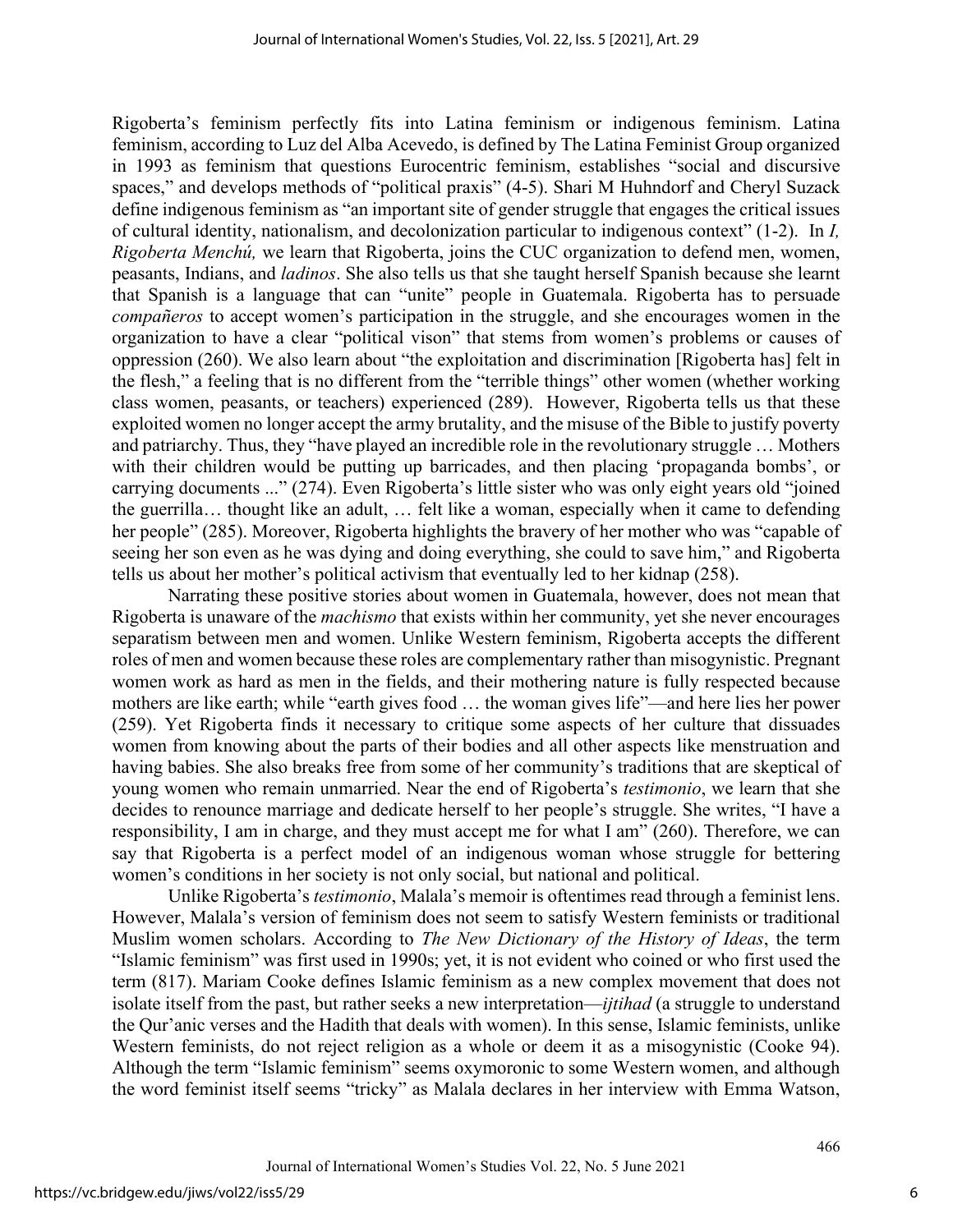Malala is not reluctant to describe herself as both a Muslim and a feminist. In her memoir, Malala writes,

"In Pakistan when women say they want independence, people think this means we don't want to obey our fathers, brothers, or husbands. But it does not mean that. It means that we want to make decisions for ourselves. We want to be free to go to school or go to work" (219).

Here Malala's concept of independence, however, seems partially Islamic and partially Western, which makes the concept problematic, if not contradictory, to both Western feminists and traditional Muslim women. Western feminists do not consider this version of feminism empowering; and, traditional Muslim women accuse Malala for not explaining what a Muslim women should do if "fathers, brothers, or husbands" say no. Malala then continues, "The word has not come down from the heavens to tell us that every woman should listen to a man" (219). This is again a problematic statement for traditional Muslim women who accuse Malala for not paying attention to the verse in the Qur'an that says that men are the "Keepers/protectors/in charge of women…" (4:34). Moreover, Malala writes that she is thankful for the Taliban because at least they do not mandate that women wear burqa, "wearing burqa is like walking inside big fabric shuttlecock with only a grille to see through and on hot days it's like an oven" (67). Accordingly, Malala is accused of enhancing the stereotypical representation of "covered" Muslim women as oppressed, no matter how many times these women state that they chose to wear this type of clothes as an act of devotion to God.

Despite all these criticisms raised against Malala's version of feminism, one cannot deny that Malala's feminism is not religious alone—Malala's feminism takes a political and coalitionbuilding framework. From the very beginning of her memoir, we learn that Malala was named after Malalai of Maiwand, a girl who inspired the Afghan army to defeat the British in 1880, which prepares the readers to Malala's "political struggle" that starts with blogging against Taliban. In her memoir, Malala tells us that she speaks to the world about the brutality of Taliban who took over Swat valley, destroyed Buddhist statues, kidnapped women, flogged those who wear fancy clothes, and banned girls from going to school. We learn that Malala is fully aware of politics, the relationship between Pakistan and the United States, as well as the conspiracy theories concerning the Pakistani government and Taliban in Swat Valley. Not only that, Malala takes former, woman, Prime Minister, Benazir Bhutto as a role model. For her, Bhutto "symbolized the end of dictatorship and the beginning of democracy as well as sending the message of hope and strength to the rest of the world" (129). Following Bhutto's legacy, Malala tells us about seeing a young girl selling oranges and scratching marks on a piece of paper because she cannot read or write. This is the moment when Malala vows to "do everything in [her] power to help educate girls like her. [Because] This was the war [she] was going to fight" (217). Malala then tells us in her memoir that:

"[she] wrote [her UN speech] for every person around the world who could make a difference. [She] wanted to reach all people living in poverty, those children forced to work and those who suffer from terrorism or lack of education" (309).

Moreover, just like Rigoberta, Malala comes to the realization that religion is used to maintain patriarchy. She writes, "In the Holy Quran it is not written that men should go outside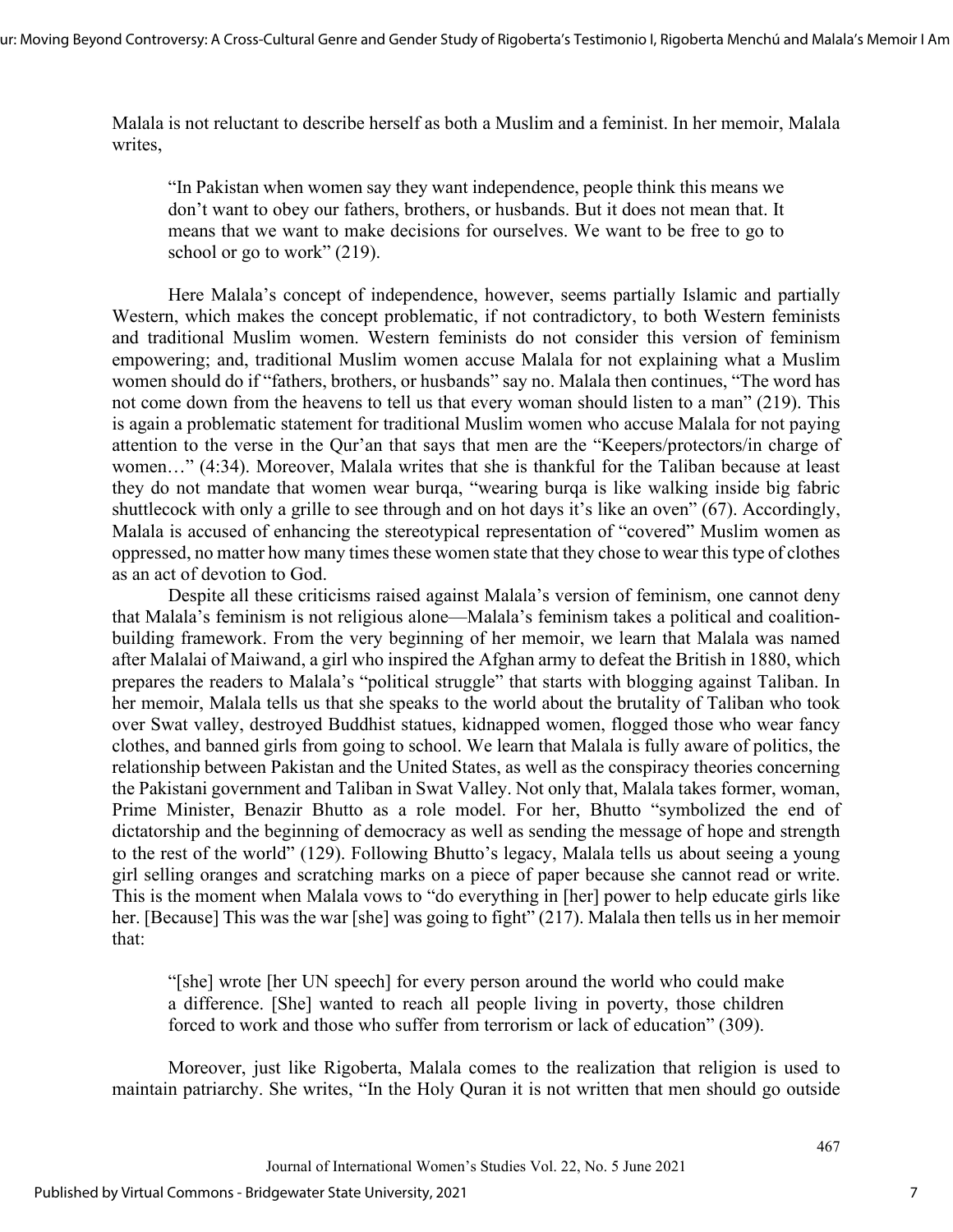and women should work all day in the home" (116). In so doing, Malala uses the same tool used by the Taliban to limit Muslim women's mobility in public spaces, the Qur'an.

Those who claim that Rigoberta and Malala's voice has been appropriated by the co-author, and those who underestimate Rigoberta and Malala's feminism need to closely read their works and speeches that followed the publication of *I, Rigoberta Menchú* and *I Am Malala*. If we compare Rigoberta's voice in her Nobel Prize speech to her voice in her *testimonio*, we find that she speaks with the same power we see in her *testimonio*. She gives voice to:

"all those whose voice cannot be heard or who have been repressed for having spoken their opinions, …all those who have been marginalized, who have been discriminated, who live in poverty, in need, … those who are the victims of repression and violation of human rights."

Her voice speaks for herself and for everyone else. Her cause is both national and transnational, personal and political. Rigoberta speaks to racism and poverty in Guatemala and elsewhere namely the Middle East, South Africa, Southeast Asia, Haiti, El Salvador, and Panama. And just like the feminism we see in her *testimonio*, Rigoberta's Nobel Prize speech sheds light on the discrimination against indigenous women that is deeply rooted in social, sexual, racial, and political injustices. For Rigoberta, the very existence of Indian women is "a clear testimony" of the discrimination and injustices committed against them. Thus, the female emancipation in Guatemala and anywhere else cannot be achieved amidst these injustices that include but not limited to the lack of education, poverty, and malnutrition. Therefore, Rigoberta offers what she calls "Guatemality," a coalition-building strategy or a "Guatemalan ethnic mosaic" that aims at uniting *ladinos*, blacks, and Indians.

Few years after the publication of *I, Rigoberta Menchú* and her Nobel Prize award, Rigoberta publishes a second instalment of her life, *Crossing Borders* (1998). In this book, we learn that Rigoberta is fully aware of the media's negative reactions to her international recognition as a Nobel Peace prize winner. She writes, "A lot of hate and racism had been poured out on me, and my people saw it as an attack on their own integrity" (11). However, Rigoberta accepts the controversy over her credibility because, for her, it seems that controversy will always be the case of people who try to "cross borders" to understand more about feminism, Islam, and homosexuality, to put an end to injustices, and to build relations between men and women, indigenous and non-indigenous peoples, *ladino* government and multi-ethnic people not only in Latin America but also in Asia, Africa, and Eastern Europe.

*Crossing Borders* is mainly significant because it helps us understand Rigoberta's feminism in theory and practice as well as *testimonio* as a genre. For Sonia Saldívar-Hull, Rigoberta's feminism is "born of revolutionary struggle" and is translated into "a political philosophy that centers on social justice for men and women" (165-167). Rigoberta theorizes about mothers, Muslim women, women raped in wars and denied their right to abortion, and women who are marginalized because of their gender and race—let alone Rigoberta's mother. Yet, Rigoberta practices what she preaches; she fights for women's rights since the establishment of CUC, and she and other women are taken to political prisons in Guatemala because "[they] were considered subversives, communists, feminists or *indigenistas*. [They] were considered to be rebels who, by some mistake, were still alive" (49). Also, we learn that Rigoberta's feminism does not only mean gender equality but also means women's access to "political participation, …. to science, technology, knowledge, development and the legal system" (180).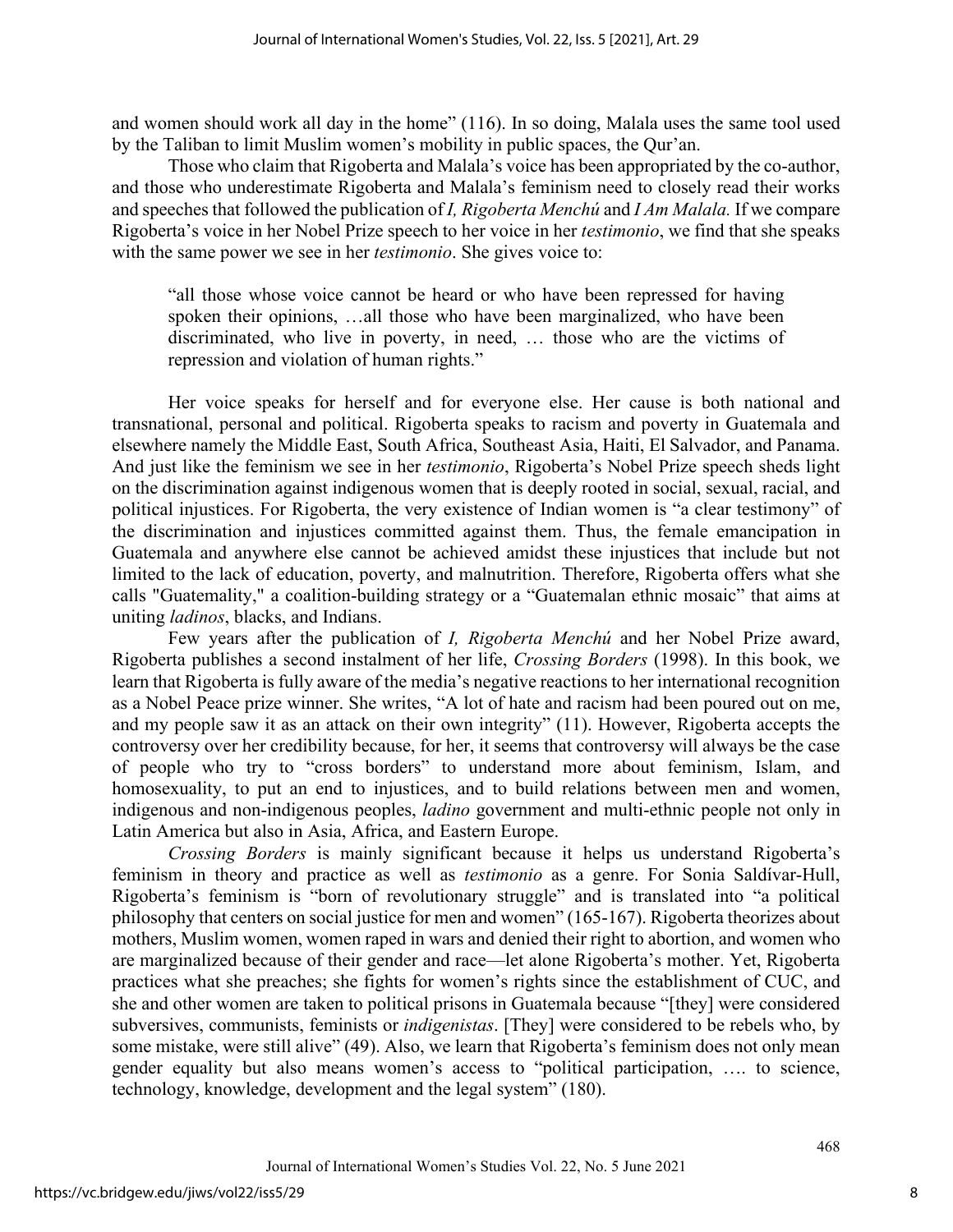*Crossing Borders* teaches us that *testimonios* are like identities, they are in a continuous state of becoming. Rigoberta tells us that when she first published *I, Rigoberta Menchú*, she knew nothing about commercial rules and the author's copyrights; thus, her "dream is to recover the rights to *I, Rigoberta Menchú* and to expand it" (114). She tells us that she has censured some parts of her story and she has kept some parts a secret. And if she could go back in time, Rigoberta would have given her mother the attention she deserves in *I, Rigoberta Menchú* because "when they killed her, they didn't just murder a woman, a mother; they also murdered a healer, a midwife, a woman of great knowledge, a career" (86). Surprisingly, we learn that Rigoberta was named after her grandmother, M'in—an indigenous name changed by the officials into Rigoberta, a name of a saint. More importantly, we learn that Rigoberta is married and has a son, "a breach of revolutionary feminism" as it might seem to Rigoberta's critics. But in fact, it is more revolutionary to be a mother, a wife, and a political activist than to be an unmarried political activist. All the above changes in Rigoberta's second *testimonio* are not "lies" but rather changes in awareness, a process of becoming.

In a similar vein, Malala's Nobel Prize speech bears witness to the injustices committed against children and her voice rings throughout her speech, reminding us of the voice we hear in her memoir. Malala makes it clear to her audience that her voice is not "alone voice" but many; and this voice speaks "for those voiceless children who want change." Similar to her voice, Malala's feminism in her speech echoes the feminism we read in her memoir. In her Nobel Prize speech, we learn that Malala's feminism means solidarity with all 66 million girls around the world who are deprived of education, whether they are located in Jordan, Nigeria, Pakistan, or elsewhere. Moreover, Malala tells her audience that the problem of keeping girls uneducated or forcing them into early marriage does not stem from sexual or gender inequality alone, but from poverty, war, injustice, and the manipulation of religion. In her response to Islamic fundamentalists who justify keeping girls uneducated, Malala cites the Qu'ran itself: "And do you not know that the very first word of the Holy Quran is the word *Iqra*, which means read?" Finally, she likens her hope for change to Martin Luther King's, Nelson Mandela's, Mother Teresa's, and Aung San Suu Kyi's.

Most recently, Malala publishes a young reader's edition of her memoir (coauthored with Patricia McCormick, an American author and journalist) entitled *I am Malala: How One Girl Stood Up for Education and Changed the World* (2016). An average reader can tell the difference between this book and Malala's initial memoir, *I Am Malala: The Girl Who Stood Up for Education and Was Shot by the Taliban* (2013). Malala's voice here is more prominent and her resistance rings both in the title and throughout the book. Malala in her recent memoir is no longer a girl who was shot by the Taliban but an empowered and empowering girl who fought and still fighting for education.

It is hard to disregard the fact that Malala writes the second memoir from the view point of a feminist and education activist. From the very beginning of this memoir, Malala questions the poor treatment of women in Pakistan. She tells us that she never loved to gather with her mother and other women who spend the entire time talking about cooking and new clothes. Instead, Malala goes to join and listen to men's political debates. She tells us more clearly about gender discrimination in Pakistan embodied in the sympathy a mother receives if she delivers a baby girl compared to the festive atmosphere in a family when a baby boy is born. She tells us about boys who cut the flying-kites of girls, "their dreams," and about men who keep their young girls behind the veils and see no value in sending them to schools. We learn about her journey from the private sphere, to the public sphere, to the global sphere. She tells us how she stood up for education when she first appeared in Pashto TV. She writes, "I had talked to only local TV stations and newspapers,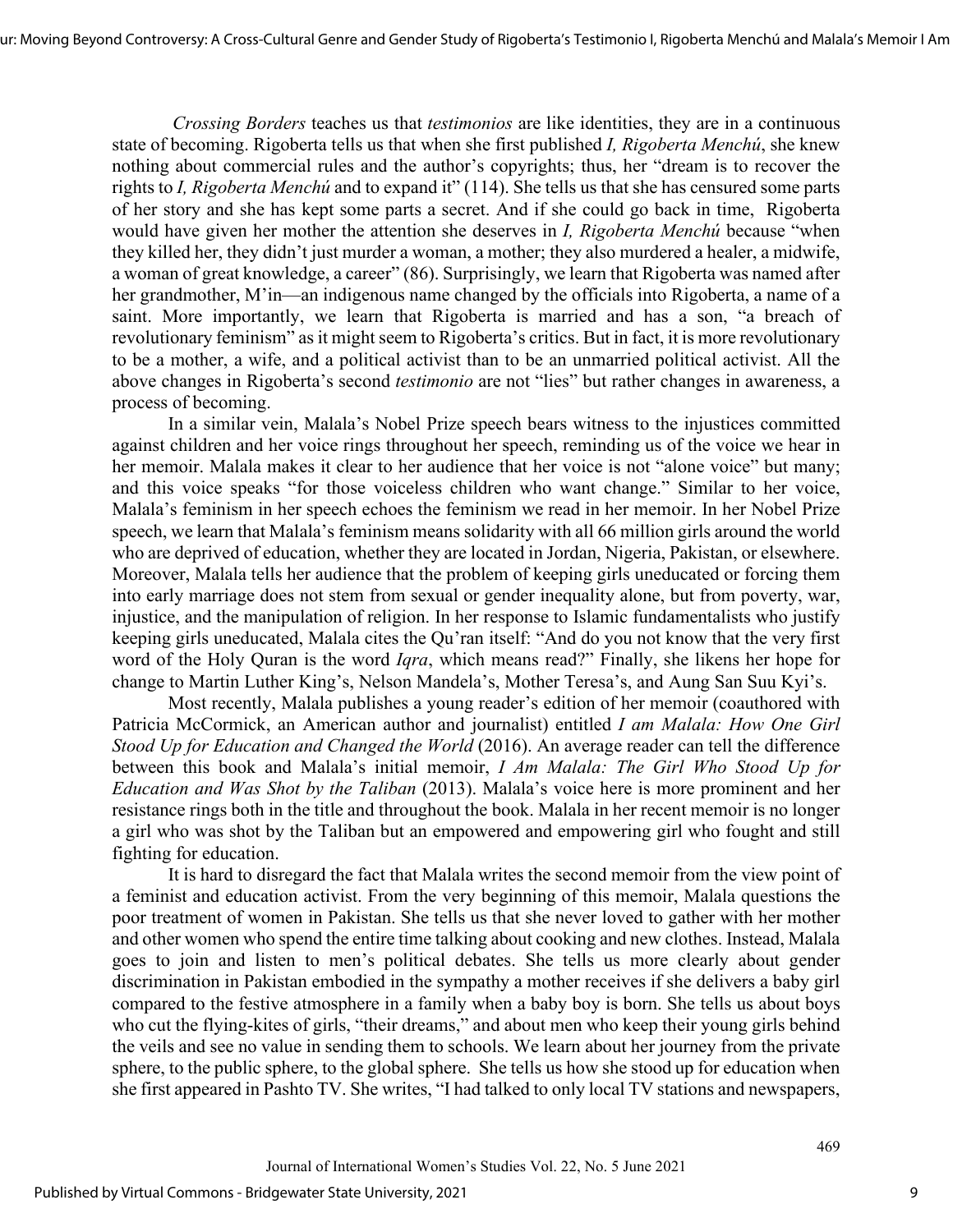but, still I felt the wind would carry my words, the same way it scatters flower pollen in the spring, planting seeds all over the earth" (71). Malala felt that she can change the world, and this belief transforms her from a girl who strives to go to school in Swat Valley to a girl who fights for children education worldwide. The story is the same in both memoirs, yet the second memoir's goal is different—resistance and the empowerment for "all" children, women, and young girls. Although it seems more personal (Malala gives us more details about her favorite food, her private talks with God, and the story of her mother, father, and two brothers), and although Malala still draws our attention to the injustices of the Taliban in Pakistan, Malala's second memoir is meant to resist oppressive politics and religious ideologies, and to empower those who might have been in her position or maybe in a better position.

The overarching thread that ties Rigoberta Menchú's *I, Rigoberta Menchú* (1983) and Malala Yousafzai's *I Am Malala: The Girl Who Stood Up for Education and was Shot by the Taliban* (2013) together is Chandra Talpade Mohanty theory of "feminism without borders." This theory calls for a cross-cultural understanding of Third World feminism and postcolonial people, not because they are linked to one another historically or geographically but because they share similar political struggles, decolonial strategies, and national resistance (46). Moving beyond destructive criticisms and "hidden agenda" thought helps us understand the struggles and the sufferings lived by "colonized people." The act of telling the story is a decolonial strategy in itself. Whether this story is partially fictionalized, translated, edited, or coauthored, it would be wrong to ignore the fact that Rigoberta saw her parents die and chose to serve her people at the expense of her own safety, and that Malala risked her life for going to school despite the Taliban's threats. The early international recognition of Rigoberta (at the age of twenty-three) and Malala (at the age of fifteen) is inevitable in the age of globalization. This recognition does not and cannot deny their efforts to serve all people, both nationally and transnationally. Rigoberta's legacy is evident in her works, her *testimonios*, The Nobel Women Initiative established in 2006 to spread peace, justice, and equality across the globe, and in her advocacy of "Indian rights and ethno-cultural reconciliation, not only in Guatemala but in the Western Hemisphere generally." Also, Malala's legacy is evident in her prolific works ranging from documentaries, children books, and adult young books. The more Malala is attacked, the more she publishes and voices her story. "Malala Fund" stands as a witness to her dedication to her cause of educating children and girls all over the globe.

To move beyond the "true vs. false story" controversies, conspiracy theories, and "bad" or "invisible" feminism(s), we need to acknowledge the strong relationship between feminism, *testimonies*, and memoirs. While Latina feminism as a theory aims at building a cross-cultural coalition between all women of color (an intersectional theory that touches on issues related to gender, sexuality, spirituality, race, class, and age), Latina *testimonios* function as "a practice" that bears witness to these issues. And if we dig into the history of memoirs, autobiographies, or diaries, we find that their emergence as a genre were mainly associated with women writers or feminism. To put it in Thomas Couser's words, "feminism has been one force behind this trend [of memoirs]" (42). Thus, a feminist reading of Rigoberta Menchú's *testimonio* is "legitimate" because the *testimonio* not all about atrocities of the government soldiers and guerilla fighters. Even if it is, feminism is strongly intertwined with Rigoberta's political struggle. And although Malala seems to be influenced by the West, one cannot fit her into one mold—meaning that she can be both Western and Islamic. We learn that she has been inspired and encouraged by Emma Watson to call herself a feminist, and we also know from Malala's book that she reads Anna Karenina and Jane Austen. Yet her "role model" is Khadija, the businesswoman and the wife of Prophet Muhammad.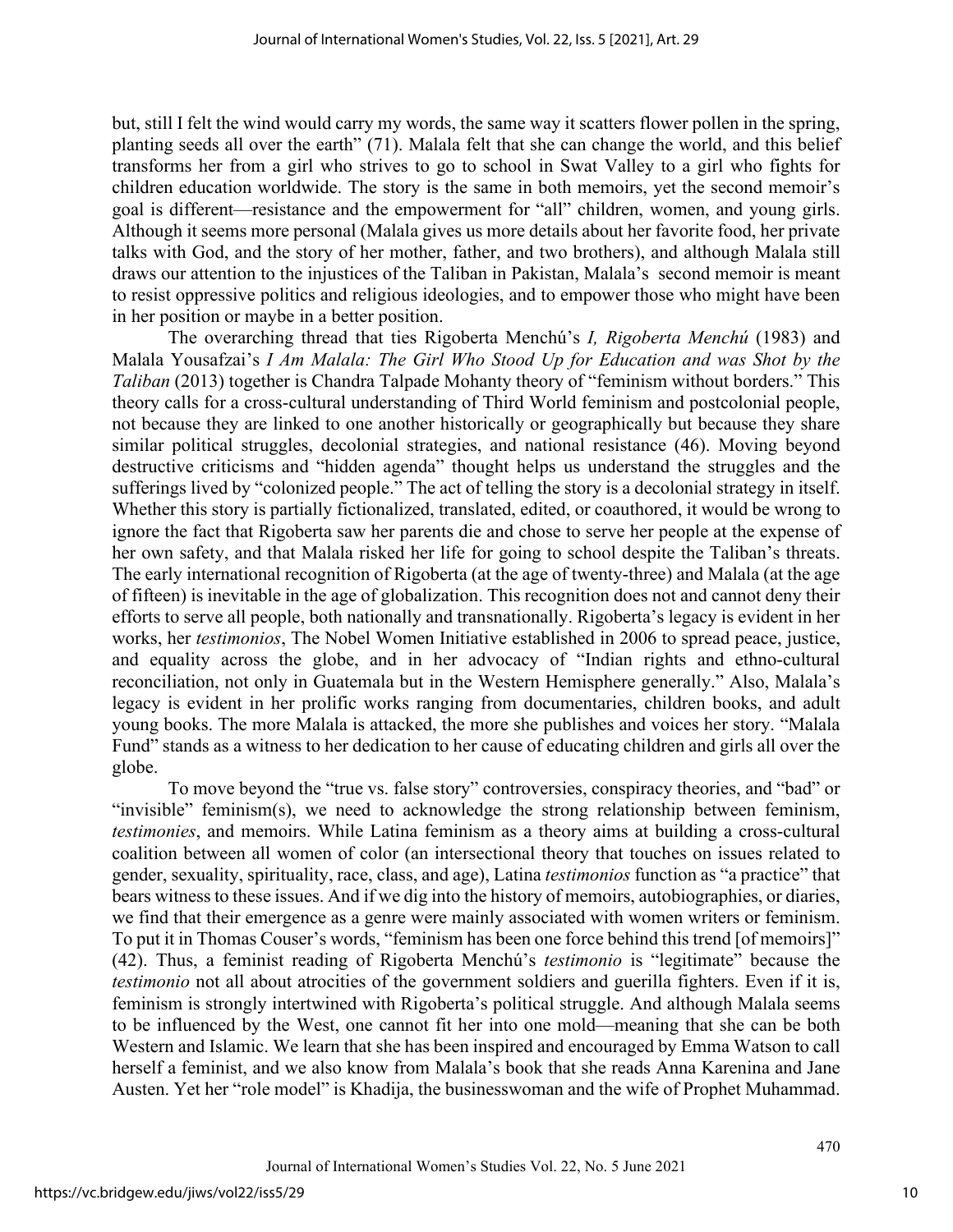Contrary to traditional Islamic beliefs, Malala tells us that she sees no problem with going by her first name since "Maryam is mentioned everywhere in the Qur'an" (94).

If it is necessary to "define" *testimonios* and memoirs, then we need to consider them as resistance narratives. Barbra Harlow writes, "resistance narratives go further still in analyzing the relations of power which sustain the system of domination and exploitation" (85). These narratives challenge and expose the systems of oppressions, the abuses of authority, and they lay bare issues of gender, race, and class. These resistance narratives combine "fiction with documentary" and they defy literary conventions—*I, Rigoberta Menchú* and *I am Malala* are no exceptions (86). Both works are feminist resistance narratives written by, to borrow Harlow's words, "resistance writers" who are like the "guerilla of the armed liberation struggle" (122). These narratives shape history and memory, lest we forget.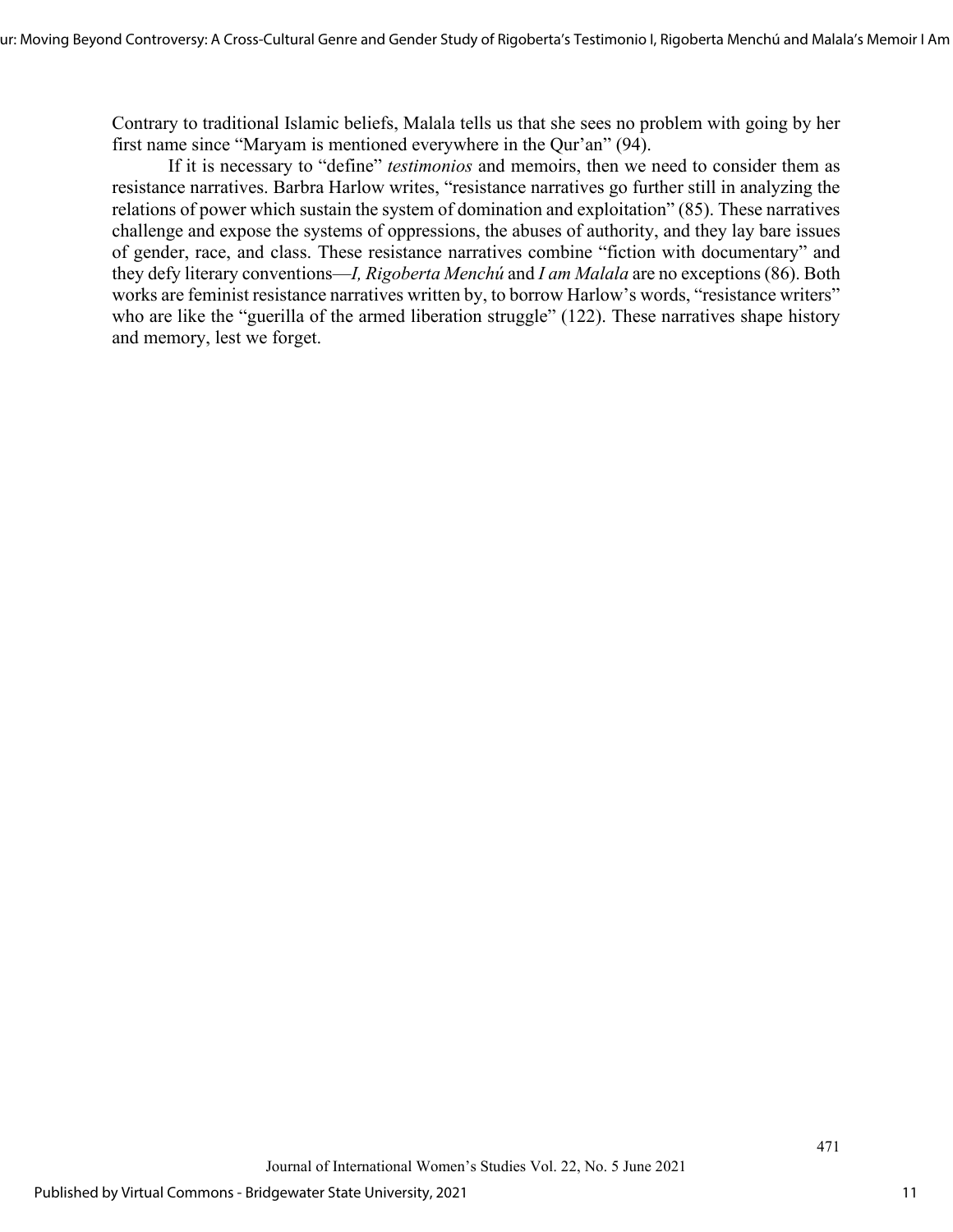## **References**

- Acevedo, Luz d. A. *Telling to Live: Latina Feminist Testimonios*. Duke U P, 2001.
- Ali, Mirza Kashif. *I Am Not Malala I Am Muslim I Am Pakistani: A Story of Proud Nation*. Pakistan, 2015.
- Arias, Arturo, and David Stoll. *The Rigoberta Menchú Controversy*. U of Minnesota P, 2001.
- Baig, Assed. "Malala Yousafzai and the White Saviour Complex." *HufingtonfPost*, 15 July, 2013, [http://www.huffingtonpost.co.uk/assed-baig/malala-yousafzai-white](http://www.huffingtonpost.co.uk/assed-baig/malala-yousafzai-white-saviour_b_3592165.html)saviour b 3592165.html
- Beverley, John. *Testimonio: On the Politics of Truth*. U of Minnesota, 2004.
- Bhutto, Fatima. "I Am Malala by Malala Yousafzai review." *The Guardian,* 30 Oct.2013, <https://www.theguardian.com/books/2013/oct/30/malala-yousafzai-fatima-bhutto-review>
- Cooke, Miriam. "Multiple Critique: Islamic Feminist Rhetorical Strategies." *Nepantla: Views from South*, vol. 1, no. 1, 2000, pp. 91-110.
- --. "Islamic Feminism." *New Dictionary of the History of Ideas,* edited by Maryanne Cline Horowitz, vol. 2, Charles Scribner's Sons, 2005, pp. 817-820.
- Couser, Thomas. *Memoir: An Introduction*. Oxford U P, 2012.
- Douglas, Kate. "Malala Yousafzai, Life Narrative and the Collaborative Archive." *Life Writing*, vol. 14, no. 3, 2017, pp. 297-311.
- Dulfano, Isabel. *Indigenous Feminist Narratives: I/We: Wo(Men) of an(Other) Way*. Palgrave Macmillan, 2015.
- Harlow, Barbara. *Resistance Literature*. New York and London, 1987.
- Huhndorf, Shari M and Cheryl Suzack. "Indigenous Feminism: Theorizing the Issues." *Indigenous Women and Feminism: Politics, Activism, Culture*. Edited by Cheryl Suzack et.al. UBC Press, 2010.
- Khoja-Moolji, Shenila. "Reading Malala: (De)(Re)Territorialization of Muslim Collectivities." *Comparative Studies of South Asia, Africa and the Middle East*, vol. 35, no. 3, 2015, pp. 539-556.
- Menchú, Rigoberta, and Elisabeth Burgos-Debray. *I, Rigoberta Menchú: An Indian Woman in Guatemala*. Verso, 2009.
- Menchú, Rigoberta. "Rigoberta Menchú Tum Biographical." *NobelPrize.org*, 10 Dec. 1992, https://www.nobelprize.org/nobel\_prizes/peace/laureates/1992/tum-bio.html
- Menchú, Rigoberta. "Rigoberta Menchú Tum Nobel Lecture." *NobelPrize.org*, 10 Dec., 1992, [https://www.nobelprize.org/nobel\\_prizes/peace/laureates/1992/tum-lecture.html](https://www.nobelprize.org/nobel_prizes/peace/laureates/1992/tum-lecture.html)
- Menchú, Rigoberta. *Crossing Borders.* Trans. and Ed. by Ann Wright. Verso, 1998.
- Mohanty, Chandra T. *Feminism without Borders: Decolonizing Theory, Practicing Solidarity*. Duke U P, 2003.
- Spivak, Gayatri C. *Can the Subaltern Speak?* Routledge, 1995.
- Stoll, David. *Rigoberta Menchú and the Story of all Poor Guatemalans*. Westview, 1999.
- Saldívar-Hull, Sonia. *Feminism on the Border: Chicana Gender Politics and Literature*. U of California P, 2000.
- Walters, Rosie. "This is My Story": The Reclaiming of Girls' Education Discourses in Malala Yousafzai's Autobiography." *Girlhood Studies*, vol. 10, no. 3, 2017, pp. 23-38.
- Yousafzai, Malala, and Christina Lamb. *I Am Malala: The Girl Who Stood Up for Education and was Shot by the Taliban*. Little, Brown, & Company, 2013.
- Yousafzai, Malala, and Patricia McCormick. *I Am Malala: How One Girl Stood Up for Education and Changed the World.* Library of Congress, 2016.